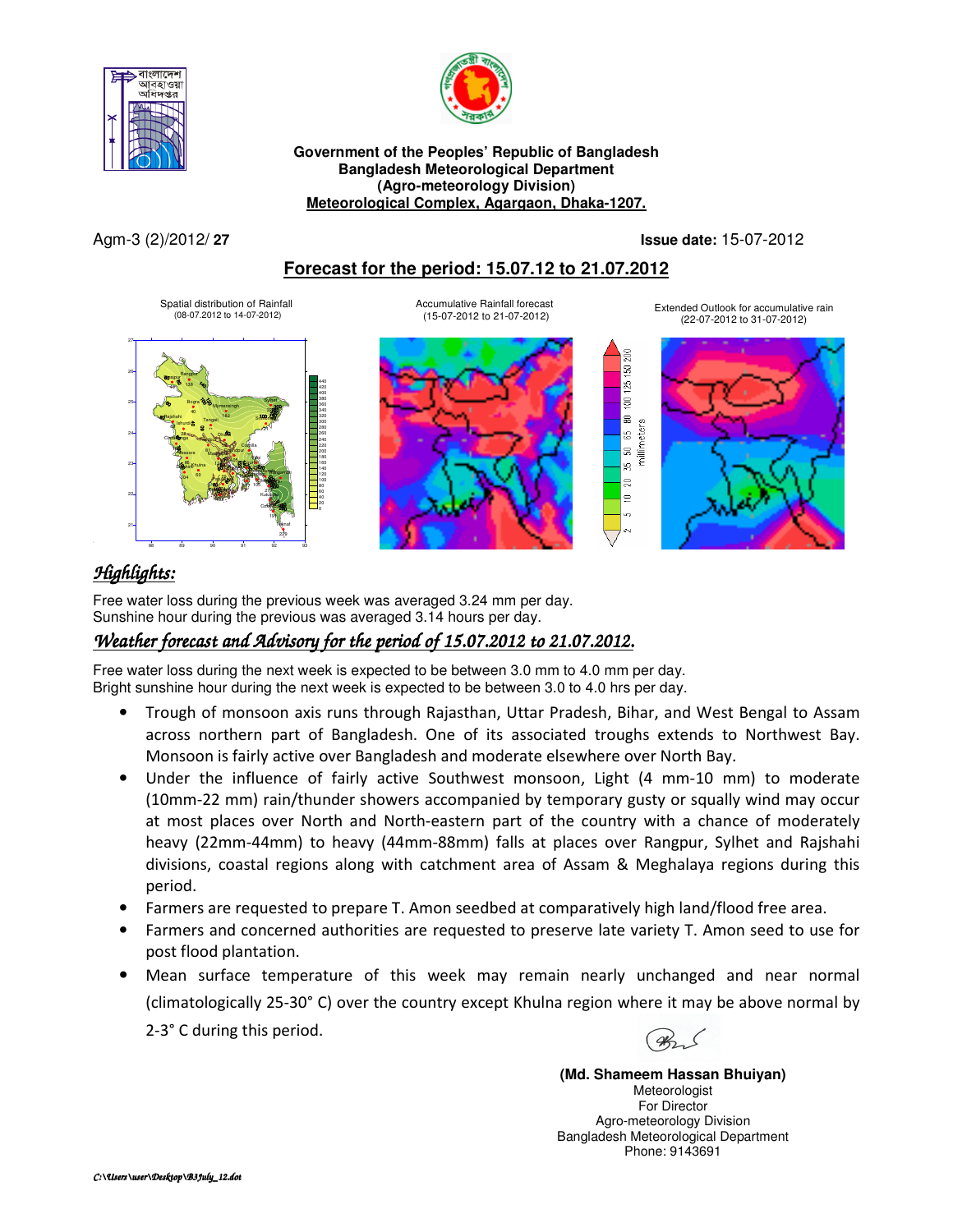# **Bangla Version**

## পৰ্বাভাস, সময়: **১৫-০৭-২০১২ থেকে ২১-০৭-২০১২**

Spatial distribution of Rainfall (08-07.2012 to 14-07-2012)

Accumulative Rainfall forecast (15-07-2012 to 21-07-2012)

Extended Outlook for accumulative rain (22-07-2012 to 31-07-2012)

g  $\overline{5}$  $\frac{25}{2}$ Ιg 읇.

ЯŚ,  $\approx$  $\subseteq$ 





#### *প্ৰধান বৈশিষ্ট্য সমৃহঃ-*

গত সপ্তাহের দৈনিক বাষ্পীভবনের গড় ৩.২৪ মিঃ মিঃ ছিল। গত সপ্তাহের দৈনিক সর্যকিরণ কালের গড় ৩.১৪ ঘন্টা ছিল।

## আবহাওয়া পূৰ্বাভাসঃ- ১৫-০৭-২০১২ইং থেকে ২১-০৭-২০১২ ইং পৰ্যন্ত।

আগামী সপ্তাহের বাষ্পীভবনের দৈনিক গড় মান ৩.০ মিঃমিঃ থেকে ৪.০ মিঃমিঃ থাকতে পারে। আগামী সপ্তাহের সর্যকিরণকালের দৈনিক গড় মান ৩.০ ঘন্টা থেকে ৪.০ ঘন্টা থাকতে পারে।

- মৌসূমী বায়ু প্রবাহের অক্ষটি রাজস্থান, উত্তর প্রদেশ, বিহার, পশ্চিম বঙ্গ, বাংলাদেশের উত্তরাংশ হয়ে আসাম পর্যন্ত বির্ন্তুত রয়েছে। উক্ত অক্ষের একটি বর্ধিতাংশ উত্তর-পশ্চিম বঙ্গোপসাগর পর্যন্ত বিস্তৃত রয়েছে। মৌসুমী বায়ু বাংলাদেশের উপর মোটামুটি সক্রিয় এবং উত্তর বঙ্গোপসাগরের অন্যত্র মাঝারি রয়েছে ।
- মোটামুটি সক্ৰিয় দক্ষিণ পশ্চিম মৌসমী বায়ুর প্রভাবে এ সপ্তাহে দেশের উত্তর/উত্তর-পূর্বাঞ্চলের অধিকাংশ স্থানে অস্থায়ী ভাবে দমকা/ঝড়ো হাওয়াসহ হালকা (০৪-১০ মিঃ মিঃ) থেকে মাঝারী (১০-২২মিঃ মিঃ) ধরণের বৃষ্টি/বজ্রবৃষ্টির সম্ভাবনা রয়েছে। কেই সাথে রংপুর, সিলেট ও রাজশাহী বিভাগ, উপকূলীয় অঞ্চল এবং আসাম ও মেঘালয়ের নদী অববাহিকার কোথাও কোথাও মাঝারী ধরণের ভারী (২২-৪৪ মিঃ মিঃ) হতে ভারী (৪৪-৮৮ মিঃমিঃ) বর্ষণের সম্ভাবনা রয়েছে।
- কৃষকদের রোপা আমনের বীজতলা অপেক্ষাকৃত উঁচু/বন্যা মুক্ত স্থানে তৈরী করার জন্য অনুরোধ করা যাচ্ছে।
- কৃষক এবং সংশ্লিষ্ট কর্তৃপক্ষকে বন্যা পরবর্তী সময়ে রোপনের জন্য নাবী জাতের রোপা আমনের বীজ সংরক্ষণের জন্য অনুরোধ করা যাচ্ছে।
- এ সপ্তাহে সারা দেশের গড় তাপমাত্রা প্রায় অপরিবর্তিত এবং স্বাভাবিকের (জলবায়ুগত স্বাভাবিক ২৫-৩০° সেঃ) কাছাকাছি থাকতে পারে। খুলনা অঞ্চলে গড় তাপমাত্রা স্বাভাবিক তাপমাত্রা হতে ২-৩° সেঃ বেশী থাকতে পারে।

(মোঃ শামীম হাসান ভূইয়া) আবহাওয়াবিদ পরিচালকের পক্ষে বাংলাদেশ আবহাওয়া অধিদপ্তর, ঢাকা-১২০৭।